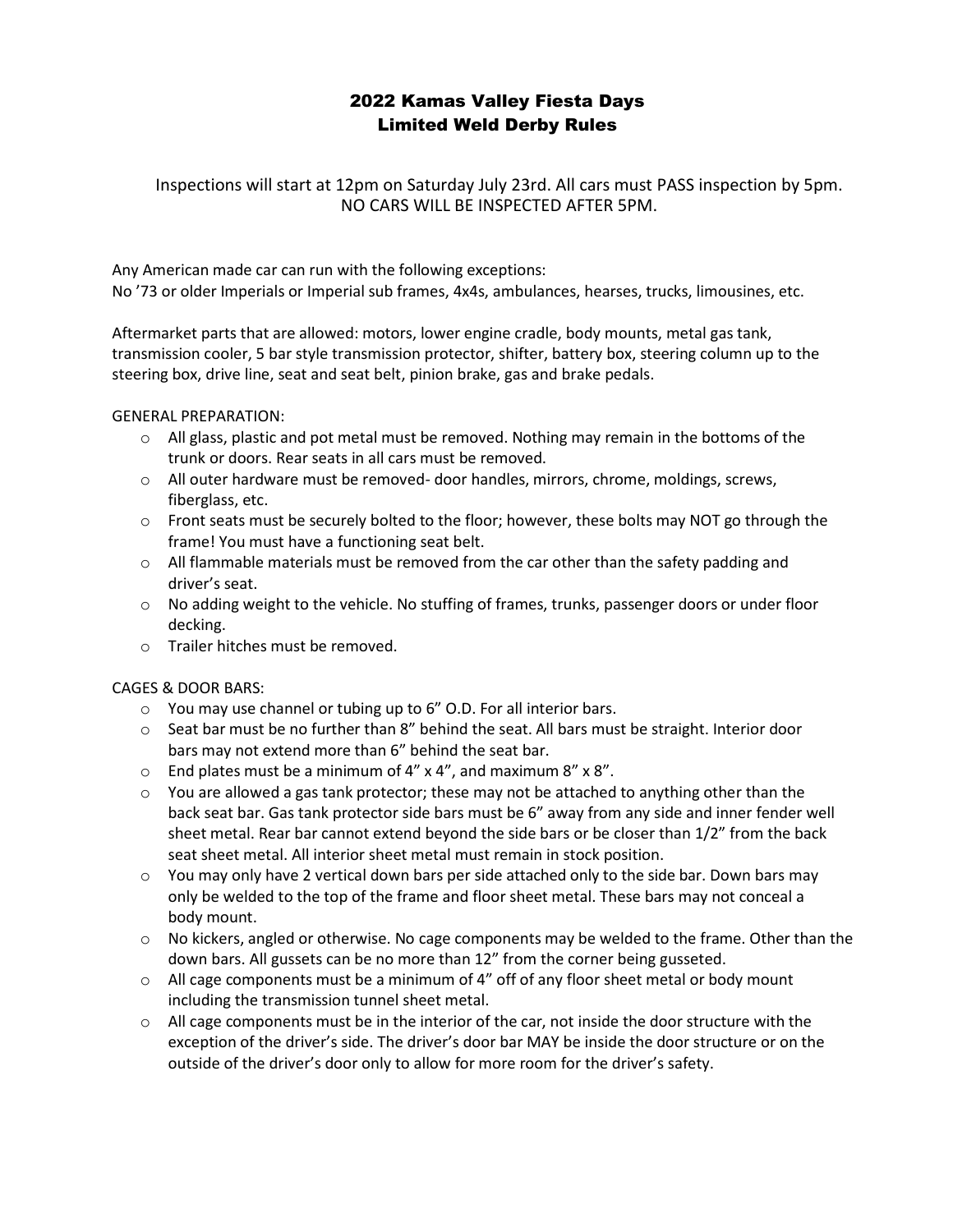$\circ$  Driver's door may have a plate MAXIMUM 6" wide welded across the door for protection, not to exceed 6" beyond the exterior drivers door seams. These plates must be in the center of the door and run horizontally.

HALO OR ROLLOVER BARS:

- $\circ$  You MUST add a halo bar or an upright post to the cage components listed above.
- $\circ$  Upright post must have a min 4" x 4" max 12" x 12" plate attached to the roof, welded or bolted.
- $\circ$  Halo bars or upright post must be mounted vertically and in such a way it will not bend (ex. Gusseted)

# DOORS:

 $\circ$  Doors may be welded using rolled rod no larger than 1/2" or flat strap no larger than 3" wide by ¼" thick.

# WINDOWS:

- $\circ$  You must have at least 1 window bar in the front and back window, but are allowed up to 2 front & 2 rear window bars.
- $\circ$  Bars may not be larger than 2"x 2" x 14" x 34" long.
- o No other added metal or mount plates.
- o Window bars MAY NOT be attached to the halo bar or any cage components.

# FIREWALL:

- $\circ$  If you shape the firewall or weld or bolt it to reinforce it, you will cut the firewall out anywhere it is deemed to be reinforced.
- o You may cut the firewall and pound it flat.

# BUMPERS, BUMPER BRACKETS:

- $\circ$  One of the following bumper options may be used:
	- o Stock O.E.M bumpers off of passenger cars may be used.
	- $\circ$  A maximum 5" x 5" O.D. SQUARE tube may be used, but cannot extend more than 10" from the outside of the frame.
- o Only stock O.E.M. bumpers may be stuffed.
- $\circ$  Square tube bumpers may be pointed, but must appear to be close to the original size and shape of the stock bumper.
- o Bumpers may be cut, Chrome may be welded to the inner bumper box.
- o Bumpers may be welded to the brackets and the frame only.
- o Only one bumper bracket per frame rail is allowed.
- $\circ$  Bumper bracket may be welded and/or bolted no more than 10 INCHES FROM THE FRONT OF THE FRAME. This applies to the rear bumper bracket as well.
- $\circ$  Shock tube will be considered the bracket if disassembled from the mounting hardware. If this is done, bumpers may be welded to the shock tube and the frame only.
- $\circ$  Mounting brackets may not be attached to the Cordoba type sub or k-frame in any way.
- o You may use in place of shock tubes, pipe up to 2" O.D. Max 3/16" max wall thickness. And must be open ended on the A-Arm side of the tube.
- $\circ$  Shock tubes or pipe may be no longer than 14" including any hardware and must be at least 5" from the strut tower.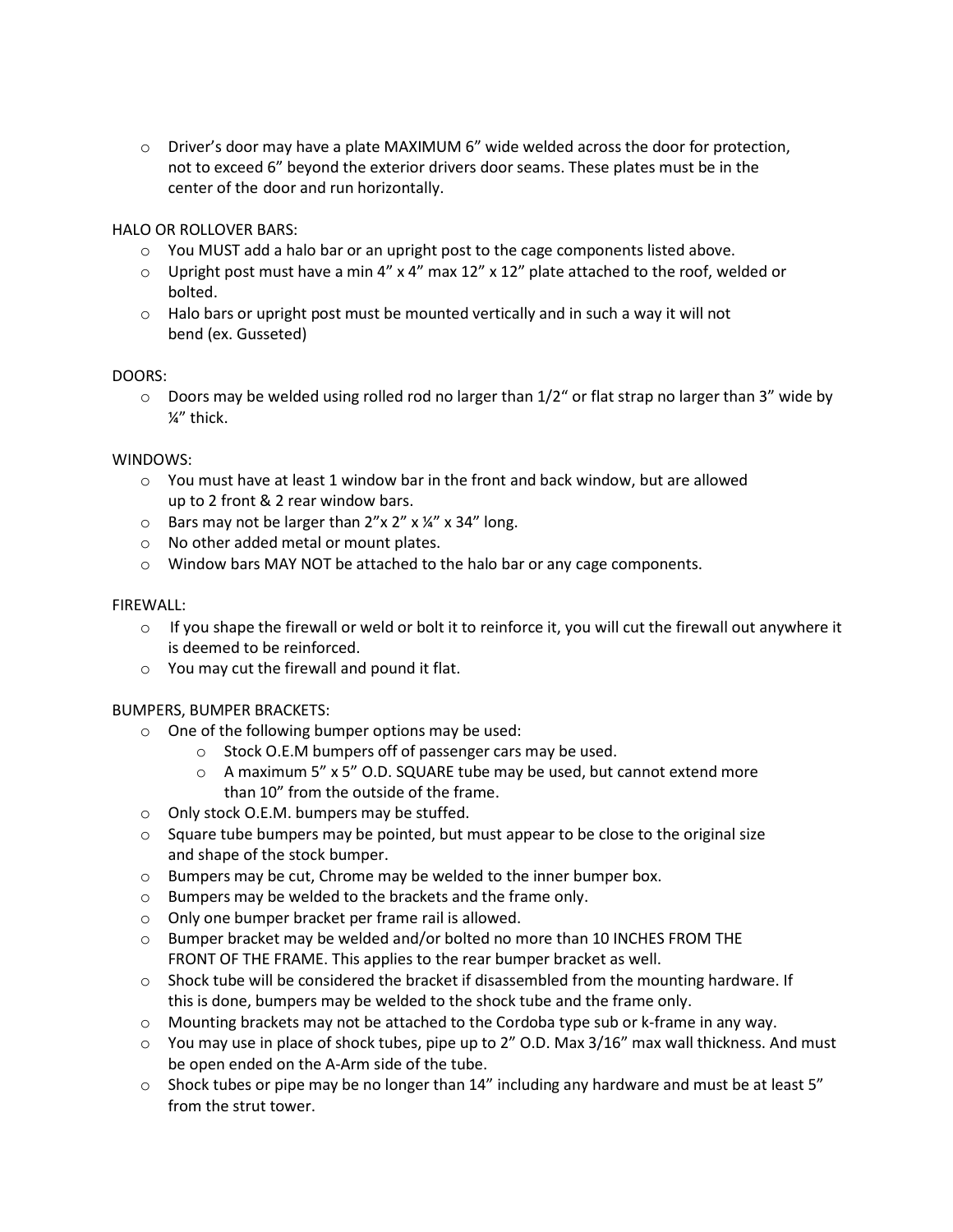- $\circ$  If putting shock tubes/pipes inside of the frame, a 1/2" hole must be placed on the top or on the outside of the frame rail 15" from the front of the frame if no stock frame hole is available, nothing may go past this point inside the frame.
- o Compression bumper shock tubes may be compressed and welded
- $\circ$  No chrome may be welded to the body on compression beam bumpers, whether it is using the mounting hardware or not. This includes square tube bumpers. Non compression bumpers may weld ORIGINAL bumpers to the body.

# BUMPER STRAPPING:

- $\circ$  You may have 2 front and 2 rear vertical bumper straps that can be no larger than 36" x 3" x 1/4" thick. 8" may be welded to the body and 8" may be welded to the bumper.
- o You may use 3/8" chain or four wraps of #9 tie wire in place of straps.

# FRAMES:

- $\circ$  NO FRAME WELDING IS ALLOWED. Other than what is described in the bumper/bumper bracket, pre ran cars, transmission, suspension, cage, and engine rules.
- $\circ$  No plating, shaping, stuffing, dowel pinning of the frame, heat treating or foam filling of frames is allowed. DO NOT paint or undercoat your frame or you will not even be inspected.
- $\circ$  You may weld your motor mounts to the factory engine cradle, not the frame rails.
- o You may notch the frame for minimal pre-bending.
- $\circ$  You may chain your axle to the frame hump with one wrap, it may not be welded.
- $\circ$  K-Frame Mopars are allowed to chain the K-Frame to the frame in two locations per frame rail with one wrap of chain per location around the frame only.
- $\circ$  You may tilt the frame in one location and one direction only. The frame may be welded back together at the tilted location without using any added metal. If this area is reinforced you will cut it.

# BODY:

- $\circ$  The original passenger car frame, body, clip & core support must be used from that year, make, and model of that car. It must mount in the original position.
- $\circ$  Factory or after-market body mounts must be in place. There must be a min  $1/2$ " space between the frame and body. If using after-market body mounts, they must be 1" tall and factory diameter. Absolutely no body mounts may be relocated or added.
- o All interior wagon body panels must be removed.
- $\circ$  You may remove all body mount bolts and replace with 1/2" bolts with 2 1/2" washers on either side. Bolts must be up inside of the frame. Core support body mounts and bolts may be removed for all thread.
- o Bodies may be creased.
- $\circ$  Wheel wells may be cut out or rolled up for tire clearance. You may have up to 6 3/8" bolts with 2" washers per each wheel opening. These must be located above the tire on exterior fender.

# HOOD & TRUNK:

- o Hood and trunk lid must be in the stock location.
- o No welding or bolting of created seams.
- o Hood must be open for inspection.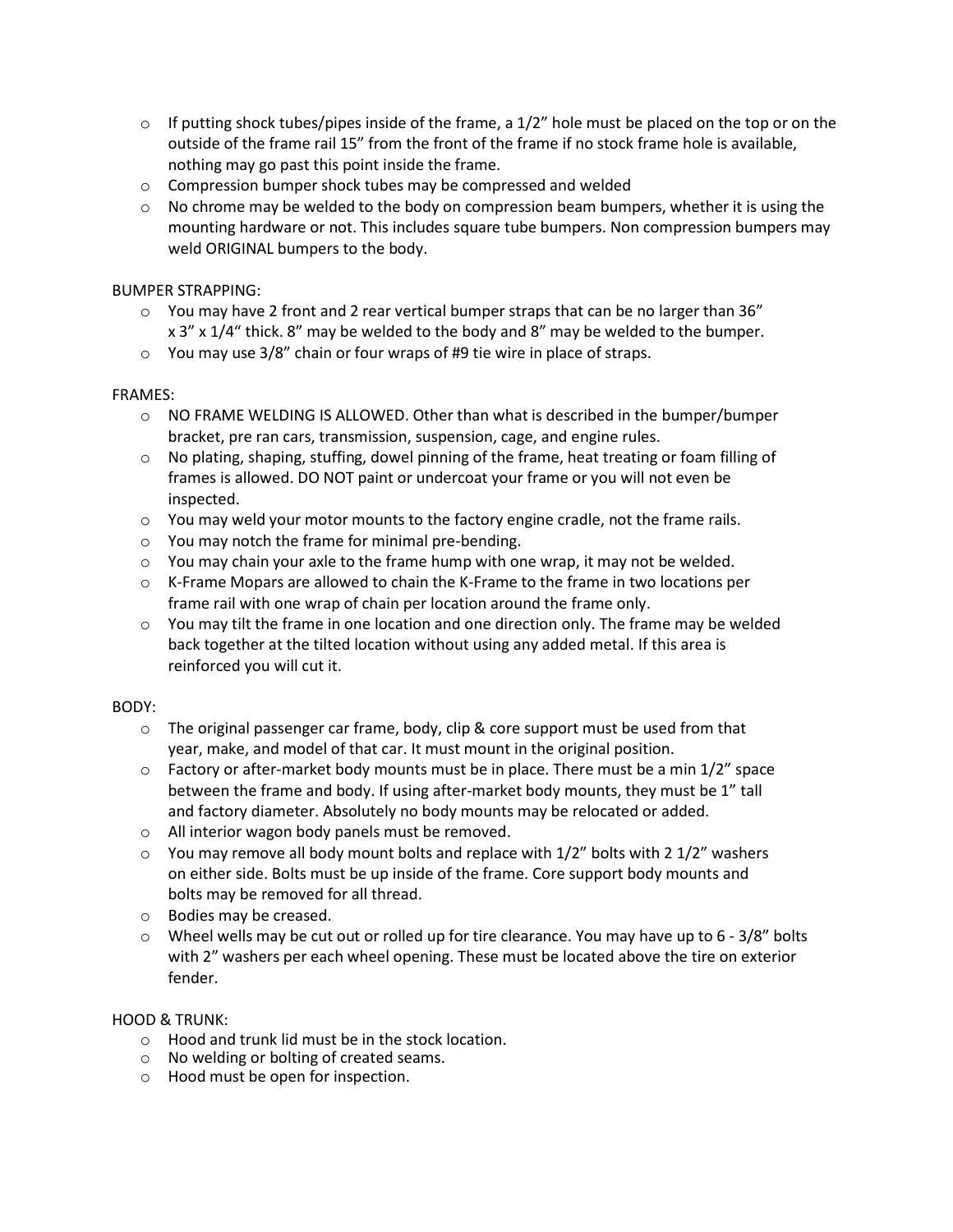- $\circ$  Any cut outs or folds in the hood may be bolted back together with 3/8" or less bolts and 2" washer. You are not allowed more than a total of 14 bolts to pinch the hood sheet metal back together.
- $\circ$  The hood may be attached in 8 places (4 per fender). These attachments do NOT include the 1" all-thread to the frame. All other attachment points must be sheet metal to sheet metal only.
- $\circ$  You may use either of the following ways to attach your hood, but no more than 8 points (4 per fender) may be used.
	- $\circ$  Bolting with a Single Through Bolt Bolts 8" x 1" MAX with two 6" washers per bolt. Washers may only be welded to the inner fenders and to the HOOD. These cannot be welded across the hood fender seam.
	- $\circ$  Bolting with Angle 5" individual lengths of angle iron 2" x 2" x 1/4" may be welded to the body back to back and bolted together with one or two bolts. These cannot be welded across the hood fender seam.

# TRUNK:

- $\circ$  Trunk may be welded with 1/2" round stock or up to 3" x 1/4" flat stock. Flat stock must be flat on the outside of the seam.
- $\circ$  Trunk may have two vertical 1" all-threads. All-thread may go from the trunk lid to the frame. One 6" washer per all-thread under the frame and on top of trunk lid may be used.
- $\circ$  Trunk may be tucked and/or dished. The top of the trunk lid can be no more than 6" below the top edge of the vertical quarter panel when measured anywhere from fender to fender.
- o Tailgates on station wagons are considered the trunk lid.
- o You must have a 12" x12" inspection hole cut in the center of the trunk lid.

#### ENGINE:

- $\circ$  Any engine may be used in any car, but it must be mounted within 5" of the original motor.
- $\circ$  No engine mid-plates or metal plates of any kind are allowed in or around the bell housing/motor or firewall.
- $\circ$  Holes bigger than 10" x 10" in the firewall must be covered with tin or heavy rubber.
- $\circ$  Holes may be cut in the floor & firewall to accommodate the battery cables, shifter, fuel lines, and transmission lines.
- o If using stock motor mounts (ex. Cups and pads)
	- $\circ$  You may weld a gusset or chain the motor from the motor mounts to the factory engine frame cradle only.
	- $\circ$  Two additional motor tie downs may be used. No more than one fastener on each side of the motor may be used. If straps are used they may only be 2" wide x 1/4" thick and only be welded to 3" of the frame. That section that is welded to the frame must be located within the A-Arm foot print and be no more than 3" at it's furthest point in the front of the A-Arm.
- o Lower engine mounting cradles/saddles with crank protectors are allowed. Cradle/saddle may not extend beyond 2" of the end of the block.
- $\circ$  Crank protector may only cover lower half of the crank, and not be more than 2" past the front of the crank from the farthest outside edge of the crank protector.
- o Cradles may be fastened to the factory engine frame cross member only. **No part of the cradle may be attached to or touch the frame rails.**
- $\circ$  If using a lower engine mounting cradles/saddles, no additional motor tie downs may be used.
- o No engine oil coolers are allowed.
- o You must have an air cleaner over the carburetor at all times.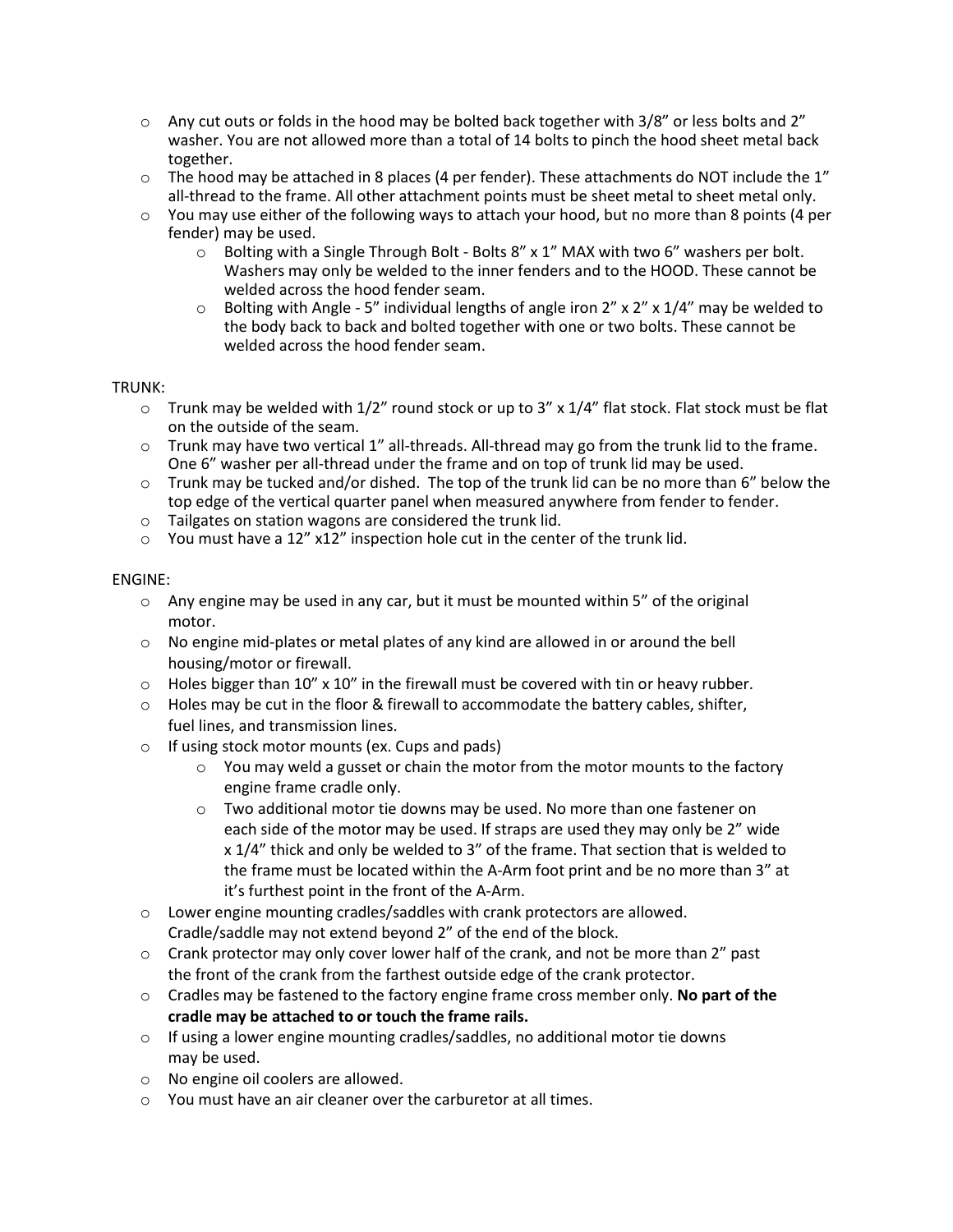- o NO DISTRIBUTOR PROTECTORS ALLOWED AT ALL.
- o NO MIDPLATES ALLOWED AT ALL.

# TRANSMISSIONS:

- $\circ$  Transmission coolers may be used, but they must be secured in such a way to prevent injury.
- o Metal, high pressure or braided lines must be used. No fuel or low-pressure lines may be used.
- $\circ$  5 bar style transmission protector may be used. Protector may only be mounted to the transmission.
- o Slider drive lines are allowed.
- $\circ$  Due to engine swapping between makes and models of cars, you may replace the original transmission cross member with a  $2''$  x  $2''$  x  $\frac{1}{4}''$  thick tube. If you replace the original transmission cross member, all factory mounts/ears must be removed or be at least 6" from the cross member. (Unless you are mounting the tube to the factory location). The tube can be attached to the frame by bolting or welding using up to  $2''x 2''x 1/4''x 6''$  long angle iron.

# SUSPENSION & REAR ENDS:

- $\circ$  You may weld, bolt or chain down your A-Arms. You are allowed either one 3" x 3" by  $\frac{1}{4}$ " strap on each side of the A-Arm, \*\*OR\*\* one chain per frame rail \*\*OR\*\* one bolt per frame rail.
- o No Coil to Leaf conversions are allowed.
- $\circ$  9 leaf maximum 5/16" max thickness, 2 3/4" wide maximum 2" Stagger.
- $\circ$  6 clamps per leaf spring, 3 in front of the axle, 3 behind the axle, this includes factory clamps.
- $\circ$  You may chain the humps using 1 wrap of chain per frame rail.
- $\circ$  Coil cars may plate the humps with  $1 4''$ x16" plate per frame rail.

# RADIATORS & CORE SUPPORT:

- $\circ$  Only OEM style passenger car radiators may be used. Aluminum radiators of the same style may be used.
- o Radiator must be attached to the core support only.
- $\circ$  Radiators may not strengthen the core support. No added metal may be used to mount the radiator. If welding radiator in place you may use four 1" welds.
- o You may not add cooling capacity.
- o Radiator loops may be used.
- $\circ$  Radiator supports must remain in the stock location and position, vertically and horizontally. Stock mounting holes in the core support and frame must line up.
- $\circ$  Radiator supports may not be welded to the frame, bumper brackets, bumpers or anything else.
- $\circ$  Two Radiator support mounts can be removed completely for All thread use.
- $\circ$  You may use one all thread per frame rail/unibody. It may go from the hood to the frame but must go through the front body mounts or be welded to the exterior of the frame/unibody. either option must be within 1" of the core support. One 6" washer per all-thread under the frame and on top of the hood may be used.
- $\circ$  If using anything to protect the radiator such as a condenser or expanded metal, it may only be tie wired to the core support.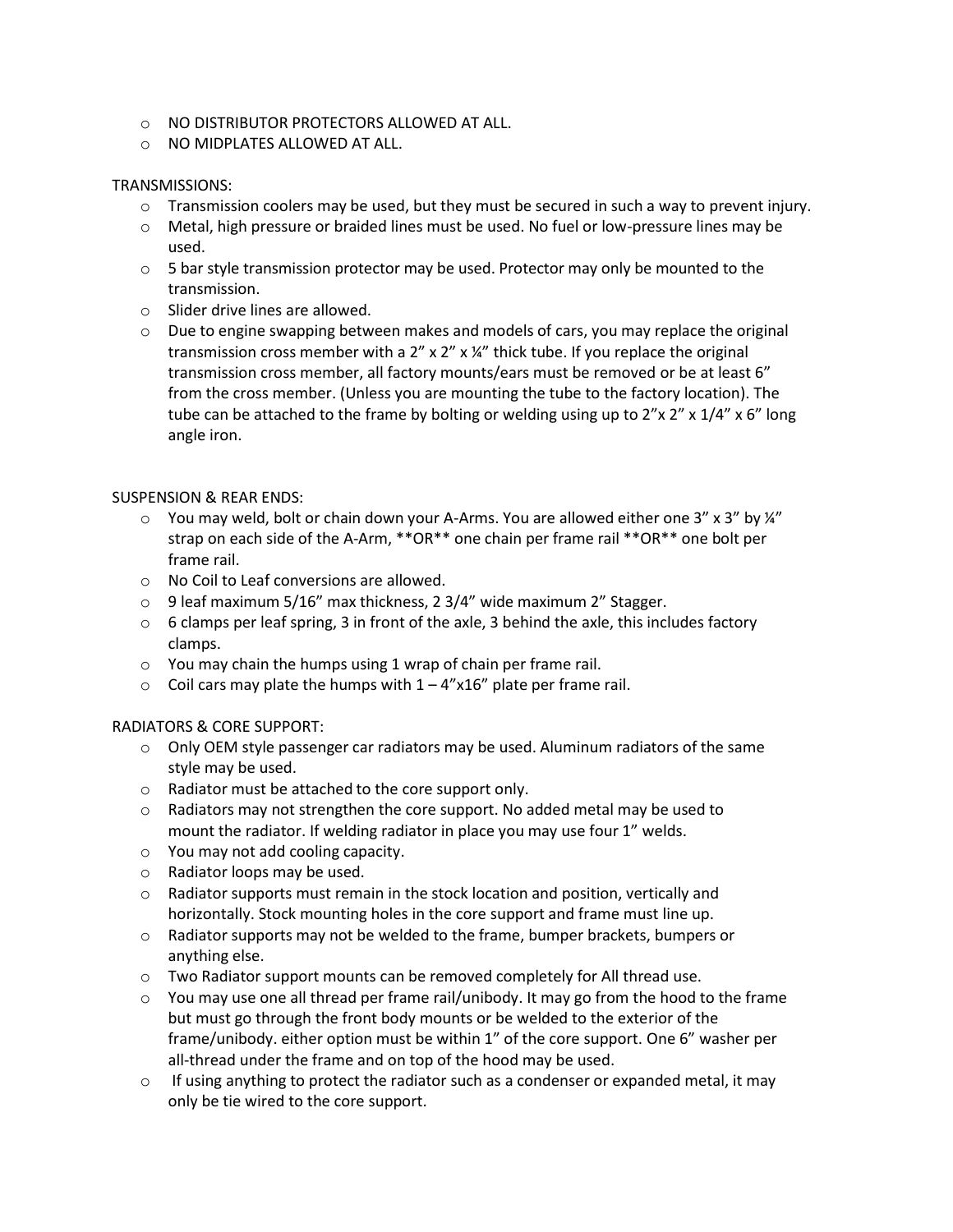$\circ$  Core support spacers may be welded to the frame only. Core support spacers cannot exceed 6" in length and 3" in width.

#### SKID PLATES:

o SKIDS PLATES ARE NOT ALLOWED AT ALL.

#### TIRES & BRAKES:

- o No split rims or duals.
- $\circ$  Only the center 8 inches may be changed to allow different lug patterns, no bead locks or reinforcing of the rim is allowed.
- o Valve stem protectors are allowed, wheel weights must be removed.
- o If your brakes do not work, you will not compete.
- o You may not change tires after inspection without officials consent.
- o Pinion brakes are allowed.

#### BATTERIES:

- o Only 2 batteries of any type may be used.
- $\circ$  They must be secured inside the car and covered, unless you are using a gel cell battery.
- $\circ$  Battery box must be made out of metal! It must be bolted to the floor; bolts may not go thru the frame. Seat belts or tie down straps may not be used.
- $\circ$  Rusted out holes in your floor sheet metal must be patched (with sheet metal only) where components are mounted for driver's safety. You may not patch clean and solid floors.
- o All body mounts must be visible.

# FUEL DELIVERY SYSTEMS:

- $\circ$  ONLY Metal Marine Type Tank, metal fuel tank or derby type metal fuel tank may be used.
- o Original gas tanks must be removed from car.
- $\circ$  You must have the gas tank securely mounted behind the driver's seat with bolts, metal straps or chain. Seat belts or tie down straps may not be used.
- o Fuel lines must run inside the car, not under the car along the frame.
- $\circ$  Fuel pump must be on an accessible switch, and switch must be painted orange.
- $\circ$  IF USING AN ELECTRIC FUEL PUMP, YOU MUST BRING IT TO INSPECTORS ATTENTION AT INSPECTIONS.

# \*\*\*\*\***For 03 and newer Ford 3 Options**\*\*\*\*\*

- 1. If using the factory Aluminum cradle it may not be reinforced in any way with the exception of a single 4"x1/4" piece of plate mounted only to the top of the aluminum cradle from frame rail to frame rail, this option may be welded to each frame rail with a 4" weld.
- 2. Or you can use the Johnson Bolt in Cradle system as a conversion to a steel cradle or an identical bolt in system with no modification.
- 3. Or you can weld in a factory Ford cradle. If you weld in a Ford cradle, 1980-2002 Crown Vic cradle only, you are only allowed to butt weld a cradle in between the factory frame rails with no added